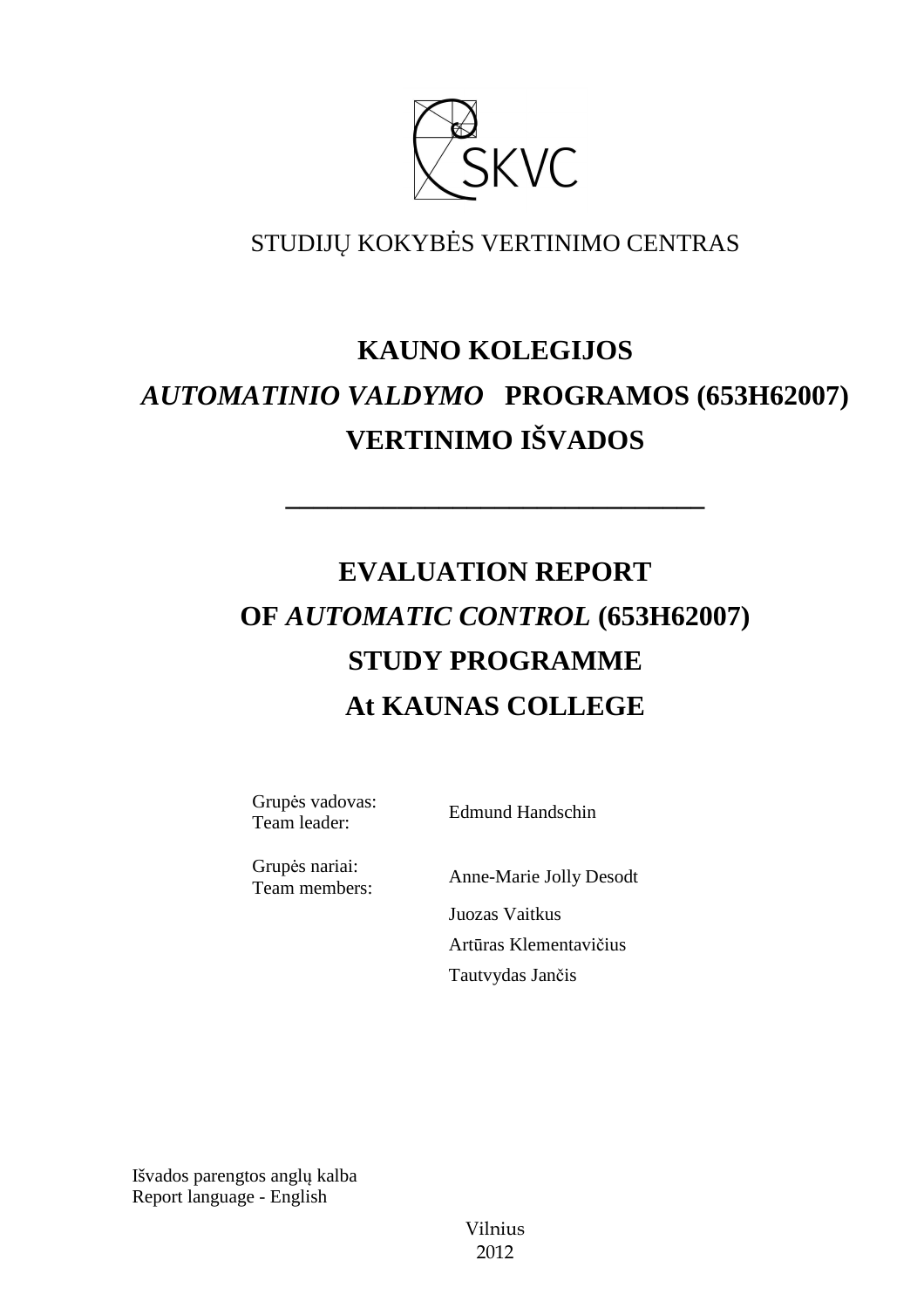# **DUOMENYS APIE ĮVERTINTĄ PROGRAMĄ**

| Studijų programos pavadinimas                           | Automatinis valdymas                                          |
|---------------------------------------------------------|---------------------------------------------------------------|
| Valstybinis kodas                                       | 653H62007                                                     |
| Studijų sritis                                          | Technologijos mokslai                                         |
| Studijų kryptis                                         | Elektronikos ir elektros inžinerija                           |
| Studijų programos rūšis                                 | Koleginės studijos                                            |
| Studijų pakopa                                          | Pirmoji                                                       |
| Studijų forma (trukmė metais)                           | Nuolatinė (3), ištęstinė (4)                                  |
| Studijų programos apimtis kreditais                     | <b>180 ECTS</b>                                               |
| Suteikiamas laipsnis ir (ar) profesinė<br>kvalifikacija | Elektronikos ir elektros inžinerijos profesinis<br>bakalauras |
| Studijų programos įregistravimo data                    | 2009-08-31 Nr. 1-73                                           |

# **INFORMATION ON EVALUATED STUDY PROGRAMME**

–––––––––––––––––––––––––––––––

| Title of the study programme                           | Automatic control                                                  |
|--------------------------------------------------------|--------------------------------------------------------------------|
| State code                                             | 653H62007                                                          |
| Study area                                             | Technology science                                                 |
| Study field                                            | Electronics and electrical engineering                             |
| Kind of the study programme                            | College studies                                                    |
| Cycle of studies                                       | First                                                              |
| Study mode (length in years)                           | Full-time $(3)$ , part-time $(4)$                                  |
| Scope of the study programme in credits                | <b>180 ECTS</b>                                                    |
| Degree and (or) professional qualifications<br>awarded | Professional Bachelor of Electronics and<br>Electrical engineering |
| Date of registration of the study programme            | 2009-08-31 Nr. 1-73                                                |

Studijų kokybės vertinimo centras

–––––––––––––––––––––––––––––––––––––––––

The Centre for Quality Assessment in Higher Education

©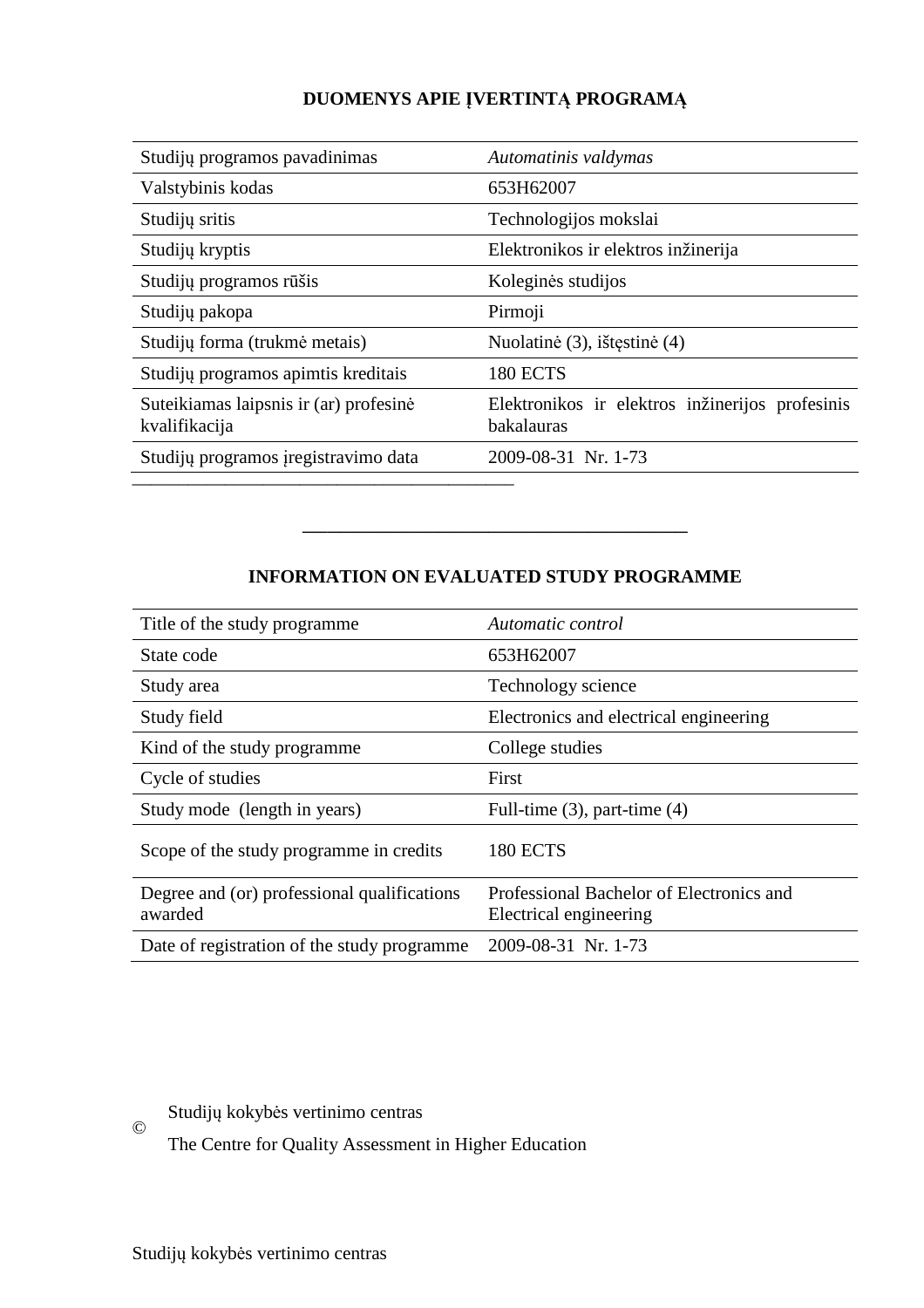# **CONTENTS**

| $\mathbf{L}$ |  |
|--------------|--|
| II.          |  |
|              |  |
|              |  |
|              |  |
|              |  |
|              |  |
|              |  |
| III.         |  |
| IV.          |  |
|              |  |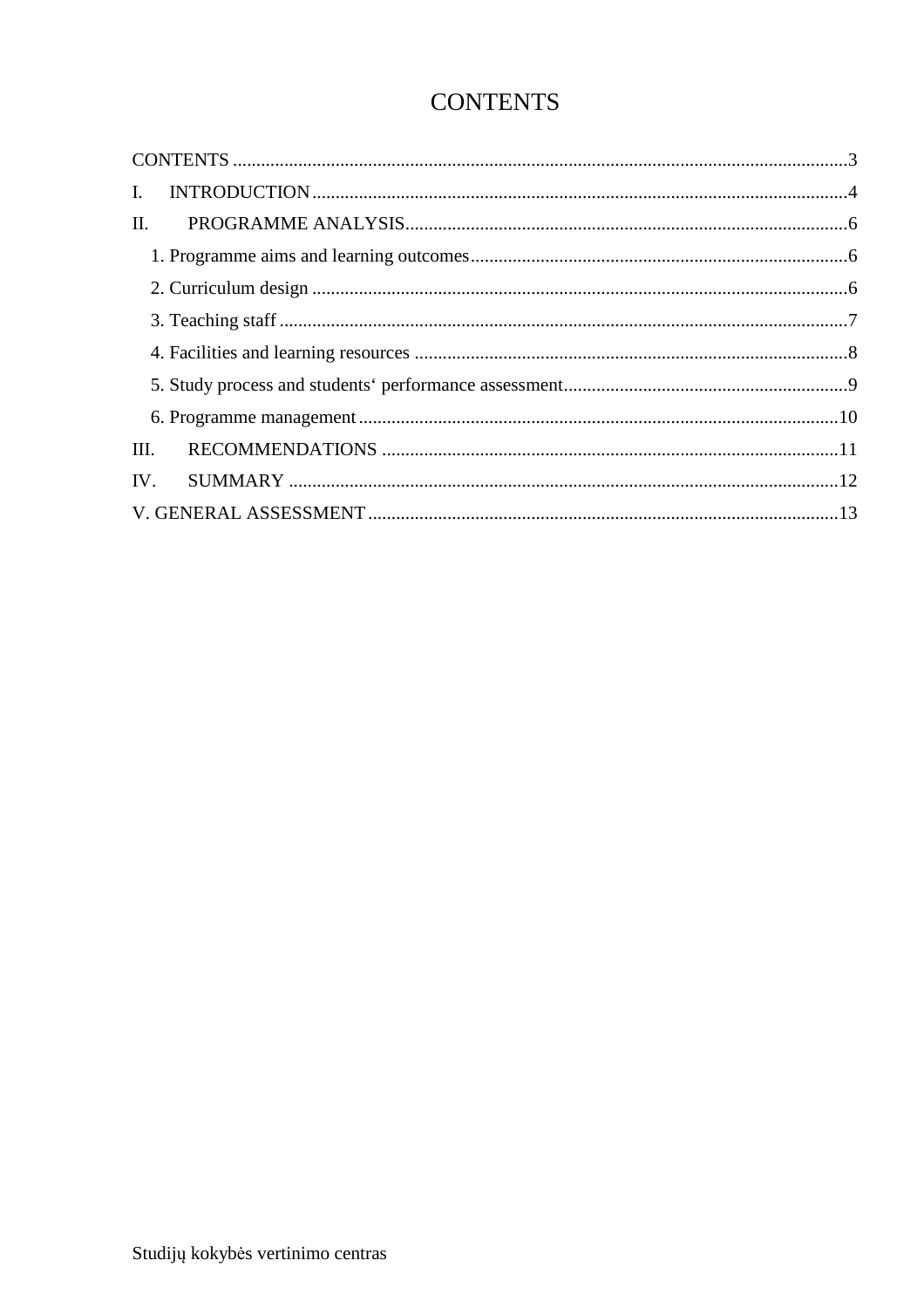#### I. INTRODUCTION

Kaunas College (KK) conducts the Automatic Control Study Programme (AESP). This programme awards Professional Bachelor degree through full time and part time studies. The programme is conducted at the Department of Computer Technologies (DCT). The field of studies is Electronics and Electrical Engineering in the area of Technical Science. The programme aims at training people mostly able to design, install, and operate automatic control and automatic monitoring systems. The Institute of Labour and Social Research studied the needs in the field of automatic control engineering until year 2013, through an inquiry in 20 companies: there is a clear lack of professionals at least at the professional bachelor level. The graduates are also concerned by mechatronics and services: the curriculum was revised in consequence. The programme registered in year 2000, has been renewed and restructured in 2011 with a new study credit system based on ECTS and the two former specializations were merged into one deeper specialization. The social partners took their place in the process of renewal of the learning outcomes and of the programmes. The DCT continuously takes in account the labour market demand.

KK has two faculties and two divisions; in 2005 KK was accredited as a higher education institution. In 2007 KK was authorized to award professional bachelor degree. The programme AESP was fully accredited in December 2003. The Faculty of Technology (1600 students) is concerned with this programme; it implements nine study programmes, AESP is one of them. At KK there is a strategic plan for the future activities of KK and activity plans for faculties department and teachers.

This study programme has been previously externally evaluated in 2003. In 2003 the experts identified main benefits of the AESP and the aspects that should be improved:

- Insufficient number of teachers with the necessary skills of practical works

- Insufficient consciousness of the entrants regarding the future profession
- Necessity to improve the knowledge assessment system and self study control
- Students are insufficiently trained for teamwork

An activity plan for AESP improvement based on these recommendations has been realised for 2004-2007.

The self evaluation report (SER) has been elaborated from October 2011 to June 2012 by a workgroup conducted by D. Luksaite. The remote distance study of SER has been conducted in September 2012. The SER is well written, strengths and weaknesses are described at the end of each section, but part time education only began in 2011, and hence few indications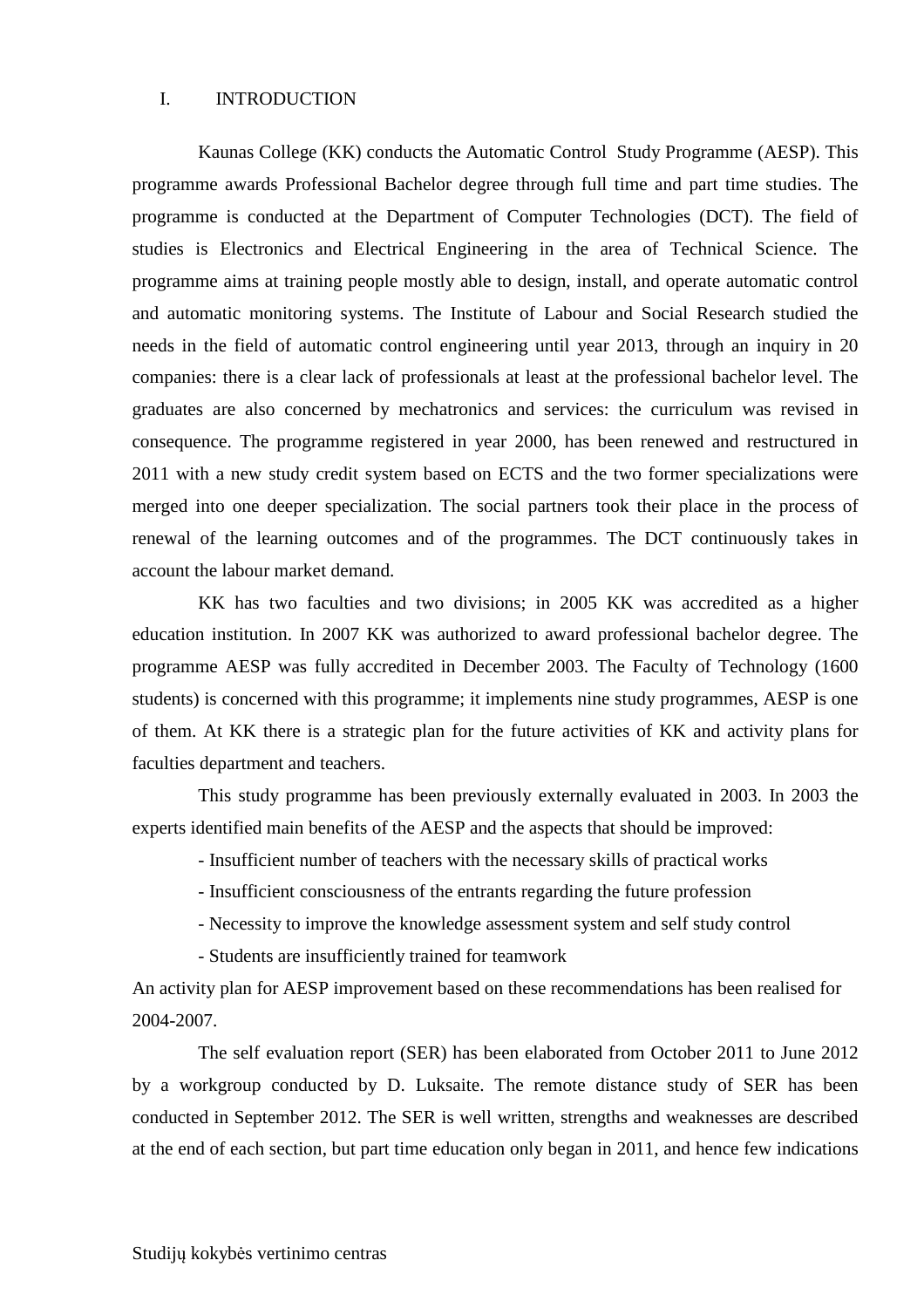are given in the report on part time study programme organisation which concerns few people because of the possibility of individualisation of full time studies.

The visit on-site took place on October  $4<sup>th</sup>$  2012 according to the following schedule:

| 9h-9h 45      | Meeting with Administrative staff                                |
|---------------|------------------------------------------------------------------|
| 9h 45-10h 30  | Meeting with staff responsible for preparation of SER            |
|               | 10h 45 -11h 30 Meeting with teaching staff                       |
|               | 11h 30 -12h 15 Observation of various support services           |
| 14h-14h 45    | Familiarization with students final works, examination material. |
| 14h 45-15h 30 | Meeting with graduates and social partners, employers            |
| 16h-16h15     | Introduction of general remarks of the visit                     |

The following evaluation report represents the unanimous opinion of the entire team.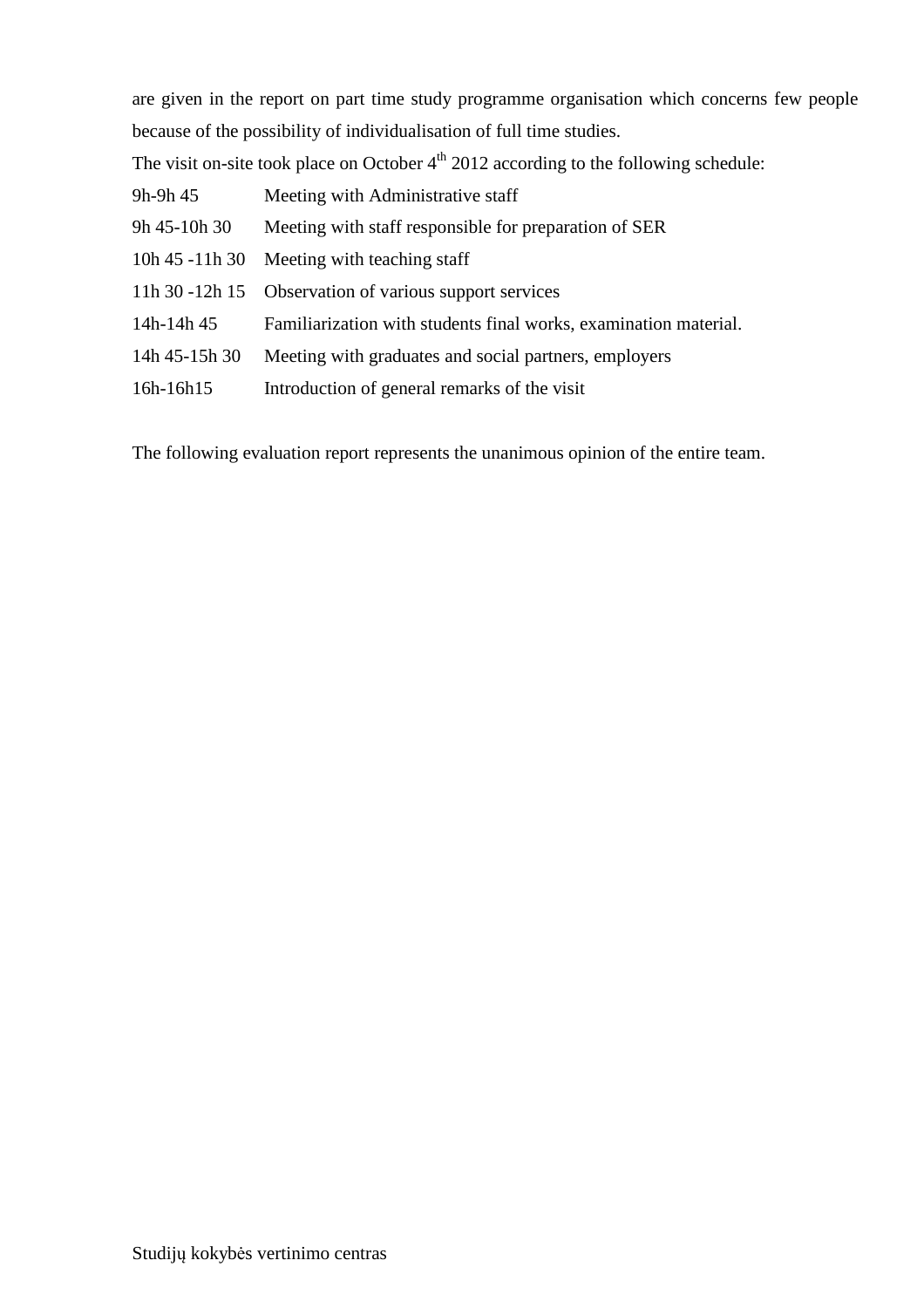#### **II. PROGRAMME ANALYSIS**

#### *1. Programme aims and learning outcomes*

 The programme aims and learning outcomes are well defined, clearly described and publicly accessible. They are based on the academic and/or professional requirements, public needs and the needs of the labour market: the Institute of Labour and Social Research carried out a study that showed that nearly half the companies pointed out that there is a lack of qualified professionals in these fields. They are actual and appropriate because the region of Kaunas needs graduates in the field of automatic control engineering. Considerable improvements have been realized concerning robotics. The programme aims and learning outcomes are consistent with the type and level of studies and the level of qualifications offered especially in automatic control where the students will have to operate different kind of devices. But as all professional bachelors' programmes of the country the life of the programme is very dependant of the level and motivation of secondary school students in scientific fields

 The experts found that the name of the programme, its learning outcomes, content and the qualifications offered are compatible with each other; it was confirmed during the discussions with employers.

#### *2. Curriculum design*

 AESP meets the legal requirements and concerning the time devoted for graduation paper is over the minimum requirements. The detailed description of the study programme is very well presented and attractive; the options (specializations) are convenient. Practices represent 16.8% of the subject group of the study field, practical and laboratory work – 26%. In total, the study programme allocates 42.8% of the whole duration for the practical training. Study subjects and/or modules are spread evenly in a logic sequence. Their themes are not repetitive thanks to a continuous dialogue between teachers to avoid redundancies: the teachers in the college have many occasions and meetings to discuss about students and studies. The content of the subjects and/or modules is consistent with the type and level of the studies, however the first year topics should be more related to engineering problems and to future professional activities because this could reduce drop out by reducing demotivation. The general subjects in the first year are taught by other departments so it is difficult to have them specific, but an effort should be made in this sense. In mathematics, for example, some discussion took place with the electronic teachers to evolve in this direction. A similar activity should evolve also in the field of physics to make those teachings more in link with electrical engineering. The study programme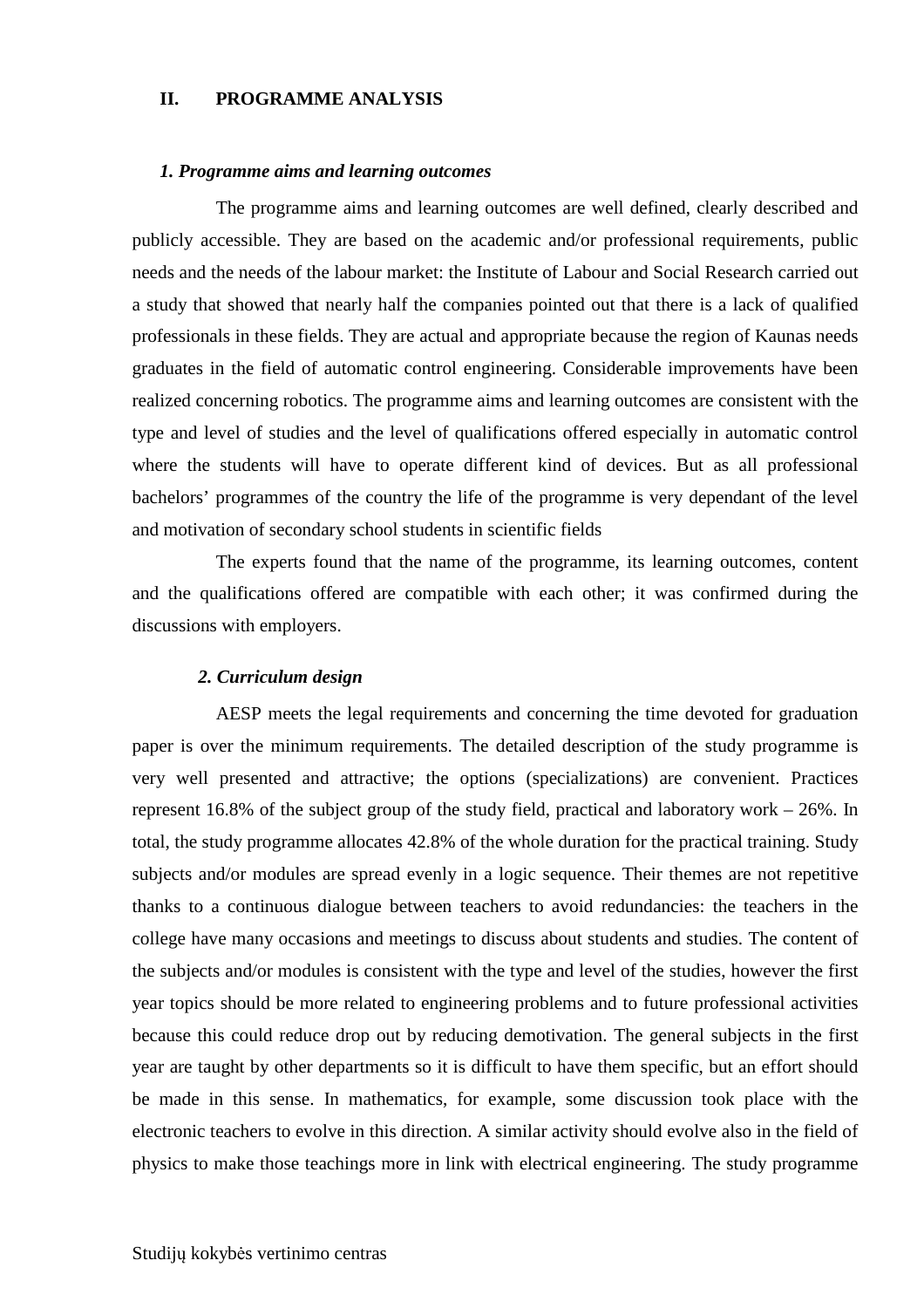also urgently needs new modules concerning renewable energy systems in particular wind and solar energy conversion systems together with the corresponding control aspects

 The content and methods of the subjects/modules are appropriate for the achievement of the intended learning outcomes; in numeric technologies, the study programme is particularly up to date, when necessary the college use the fitted devices through partnerships with other institutions for example Kaunas Technical University. The scope of the programme is sufficient to ensure learning outcomes: the content of the programme reflects the latest achievements in science and technologies. Aspects of sustainability are covered in different lectures e.g. energy, building, philosophy. The teachers want to emphasize the link between science and society. However intellectual property should be introduced in the lecture on applied research. The repartition of the different kinds of works is carefully studied. However, graduates and employers note a lack of practical training and experience in this professional bachelor study programme. Apart from this point, students, graduates, and employers are satisfied with this study programme. The interest of some companies concerning specific practical skills quoted by employers met during the on-site visit are related to:

More important programming abilities

Electrical part of the control system

Mechatronics.

 The improvement of graduation paper assessment criteria is done each year and communicated to students. However, the text quality of several final thesis studied during the onsite visit is sometimes rather low. The final works, even if they are realized inside the college have a close link with enterprises preoccupation which is good for students of professional bachelor.

#### *3. Teaching staff*

 Academic staff working within AESP meets the requirements laid down by the legislation. 16.3 % of the study field subject volume is taught by the teachers who hold a doctoral degree (requirement at 10%) which is a good thing in a field of permanent evolution of subjects. All the teachers possess practical work experience in the area of the subject taught, and an experience of pedagogic activity. Staff is well motivated for education and adequately qualified for specialized courses. KK has a strong partnership with Kaunas University of Technology; hence the teachers are not isolated from the scientific point of view. The teachers use active learning and e-learning methods to solve the difficulties encountered by the students especially for basic subjects (mathematics, physics). Moreover there is a good relation between students and teachers: individual teaching and tuition is offered for the students that don't have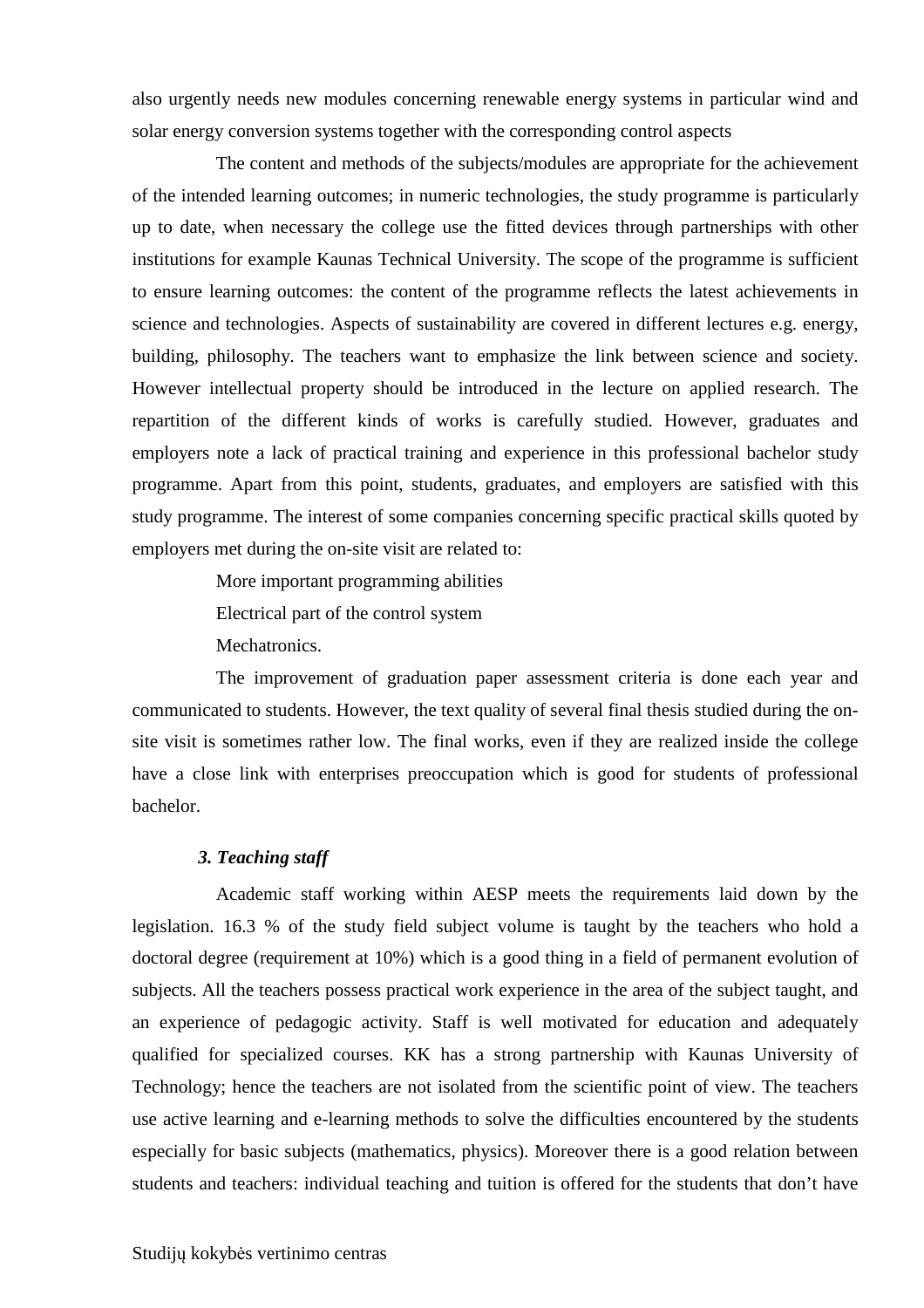sufficient knowledge. There is a culture of staff development that can be implemented around projects in the faculty. The teachers try to increase their qualifications through seminaries or exchanges of good practice they are very much concerned with research on pedagogic methods: these seminaries concern not only the teachers of the program but the teachers of the faculty and teachers of basic subjects and specific one are concerned. The teaching methods are oriented to teamwork, and small projects are sometimes given in mechatronics and robotics to increase the study success of students. Concerning applied research of teachers, 13 of the publications of the 47 realized are in the journals cited in databases, they concern mainly energy. The staff indicated that the college itself organizes its own conference on energy. However the teaching staff has only limited contact to industry as far as consulting activities are concerned. 21.7% of the teachers have participated in international projects; two teachers have experience of international cooperation in the field of scientific research, five in the study field. AESP has nine cooperation agreements with foreign education institutions (Austria, Belgium, Turkey, Estonia, Portugal, Latvia, Bulgaria, Germany Poland) a part of the programme "Control engineering" of 90 credits, intended to welcome students in mobility, is taught in English. Nine teachers teach in English. There are only 10% of out coming teachers. The exchange programme possibilities should be more used. Three European projects about engineering education have been granted and four teachers participated to expert activities in education. When looking at the CV of teachers, it is noted that they all come from Kaunas University of Technology; more diversity in the origins of teachers should be good for the College.

#### *4. Facilities and learning resources*

 The program has many software and hardware facilities dedicated to automation that are changed every four years as précised in the SER, because it is a field where obsolescence is great. In the case where equipment does not exist in the college students can discover it in companies (especially during internships) or in Kaunas University of Technology which is a good thing. Laboratories are constantly under improvement except the actual physics laboratory which is not adequate at all because the physic demonstrated there is very basic and not linked with engineering. The transfer in the new building is supposed to improve the physics laboratory as was explained to us during the visit, when we made remarks on the bad level of physics laboratory.

 Computer classroom is used even out of the working week thanks to flexible opening time, for example on evening for those who have a job while studying. 80% of AESP study subjects are adapted for e-learning. E-Learning is a real strength of AESP. The groups for lecture and seminars are small (16-27 students) that make them more interesting for students. There is a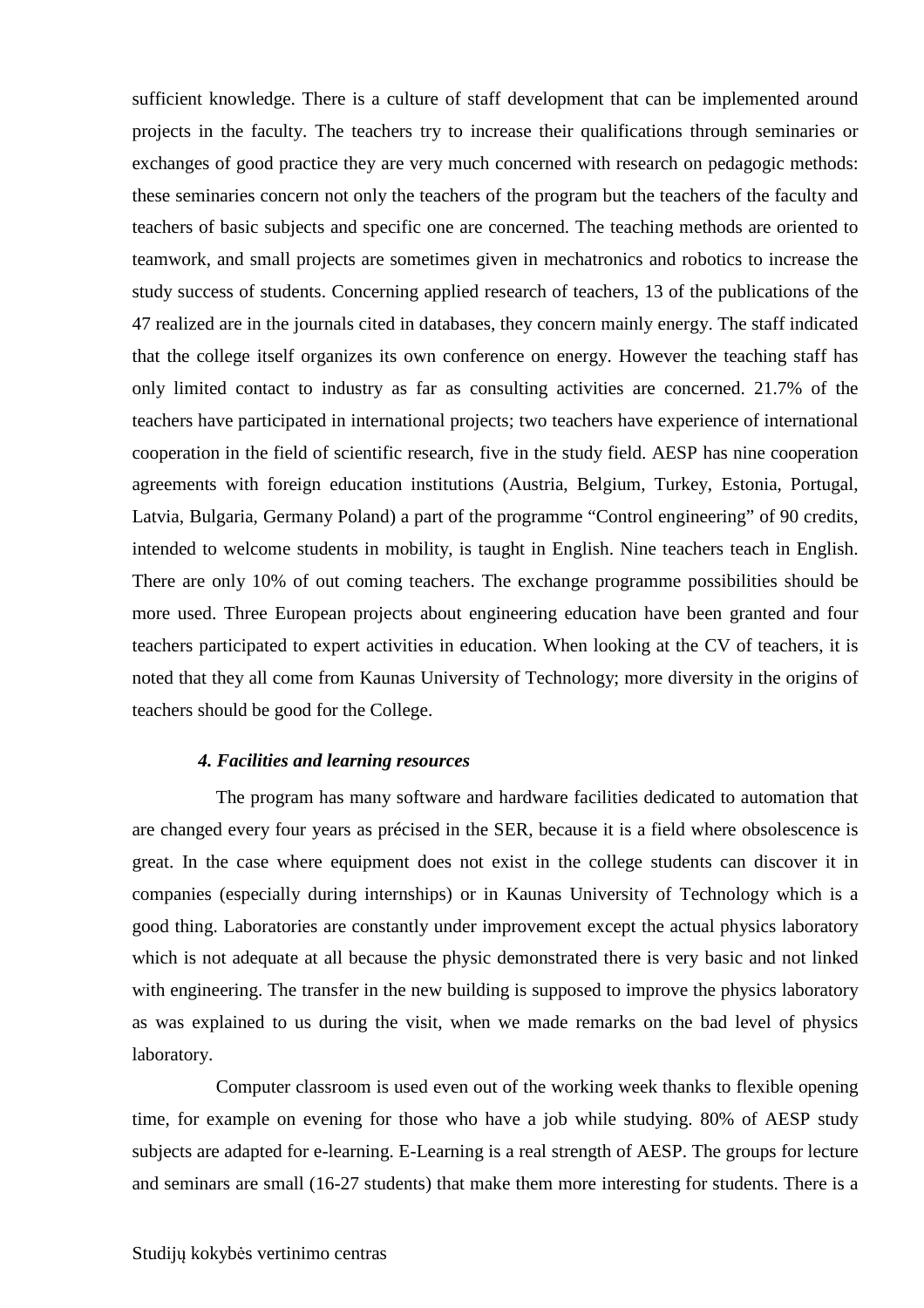very good equipment for Centre of distance studies (EU project), students use Moodle. Students and teachers can use six subscribed databases: Ebsco publishing, Oxford Reference on line, Taylor and Francis, Grove Music Online, Taylor&Francis, and Emerald Management.

#### *5. Study process and students' performance assessment*

 The selectivity, that is the number of competition points for incoming students, increased from 2007 to 2011, but not for part time studies. Attractivity depends on the number of funded places to study although this programme is popular amongst students. Mathematics and physics are the difficult subjects of this study programme for students because of the low level of knowledge gained in the secondary schools in this field. A test on the level in English language is realized at the arrival of new students and specific consulting given in case of low level.

 In the college, 301 scholarships were awarded during the years 2007-2011, 43 had scholarship for achievements in social activities. Mobility grants are awarded, however, very few students on the observed period of 5 years were studying abroad. According SER for 2007-2008 six students went abroad and since 2009 to 2012 only two students). This is mainly because they feel well at home or because they are not enough confident in their own level of English language. A student scientific-practical conference is organized each year to present the students work. Students also participate in robotic challenges in the frame of Baltic countries; a day of computer games and robot competition is organized by the college. Students of this program have the possibility to participate to the activities of KK students, which is a good thing for the intercultural mix because there are very different programs in the college. Each academic group of the first year has his own teacher tutor who follows groups progresses and difficulties. Open lectures are organized where lecturers from abroad and employers give conferences. Each year, students evaluate the organization of practices and practice supervisors evaluate theoretical and practical training of the student. Most of the students (81%) find a practice place individually, this practice is a good opportunity to find a job in the enterprise. As discussed with alumni and staff, some of the graduates undertake master's studies after 2 or 3 years of job in enterprises.

 Student association has organized special events devoted to elimination of academic dishonesty. 32% of the students continue their study in the electrical engineering field in Master degree or other diploma. Starting in 2012 each student signs a contract concerning plagiarism. The students are encouraged and helped to participate to students competitions. It is easy to find a job but some people prefer to work abroad to earn more money, because in Lithuania in these fields job begin at a low level worker with small salary.

#### **Remarks of our expert student**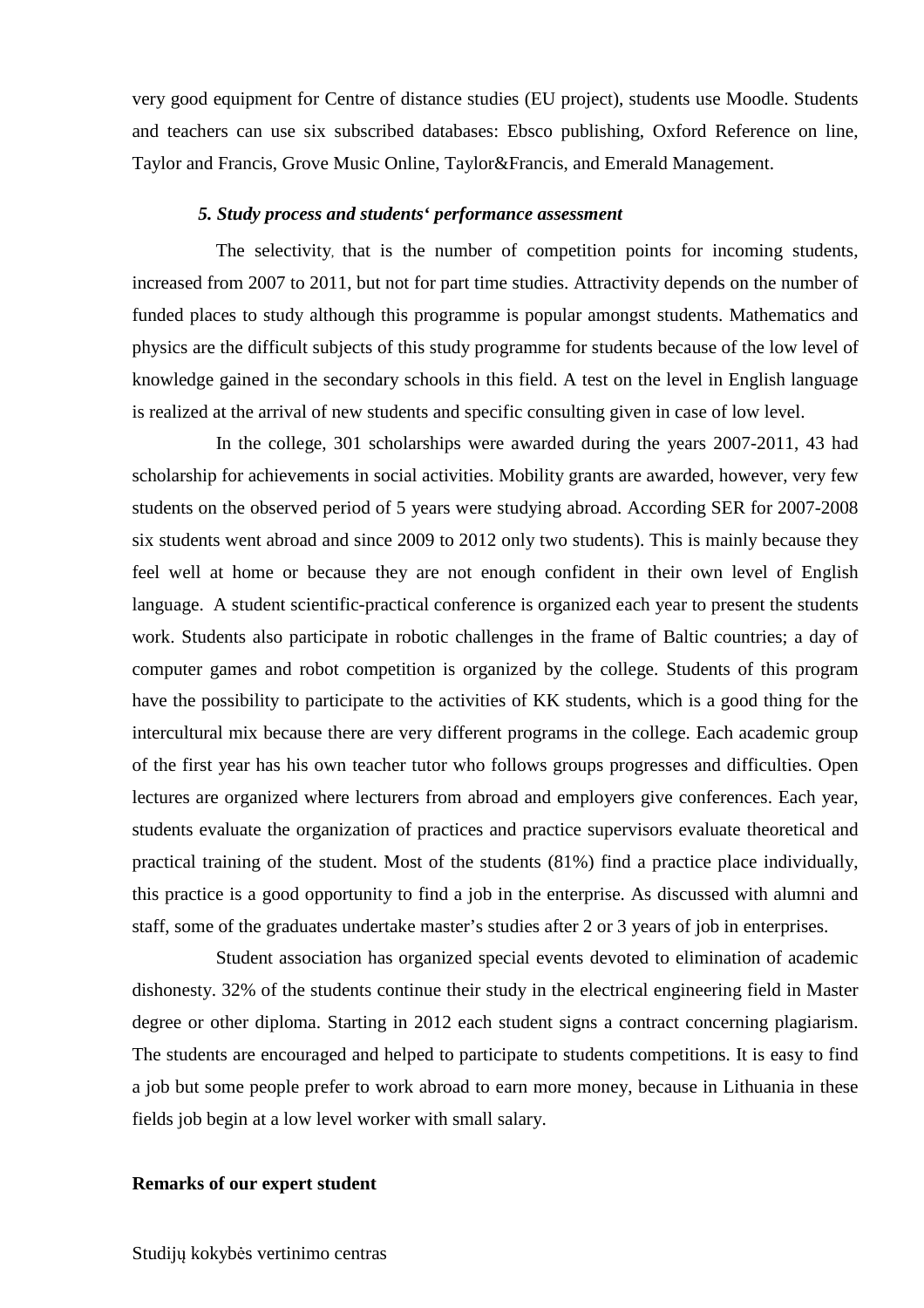International mobility of the students and teachers should be improved in the future. Students mentioned that they do not feel strong with their knowledge of English language, but administrative staff claimed that the number of English language credits was increased and hence the situation should change. Those students who participated in the Erasmus programme should come and tell their experience to perspective student members of this international mobility programme. Knowledge of newly admitted students is very different according to competitive points but teachers are giving them additional lectures and putting in a lot of effort to fill these knowledge gaps of weak students. It was said that students mainly drop out during or after the first year of studies because of mathematics, physics and other general subjects, so they should be more electrical and automation oriented that students could feel a correlation between their studying study programme and these general subjects and that should increase their motivation to study. Moreover, sustainable development topic is also involved in subjects materials which is really important for automation specialists. Students are satisfied with administrative staff and teachers, that they can get help when their need it and their requests are not rejected. Also, students are happy about the activity of students union and they can apply to it when needed. Assessment systems seem to be well organized, because students did not have any complains about it either.

#### *6. Programme management*

 The study quality monitoring programme is rather informally defined that is to say that from an administrative point of view there are not many instances and meetings, which should be taken into account and changed. However, it has good results. It is a pity that there is no global enquiry to know the situation of the employment of graduates, that should be done in the future. However employers have many discussions with teachers about subjects and practices. During on-site visit we saw that there are many informal contacts between the staff and enterprises. Each semester after assessments have been given back, the students make an evaluation of teaching quality on paper; they are free to do so. This evaluation is followed by meetings with teachers to define which improvements must be implemented to remedy the problems pinpointed in the evaluation. The evaluation system "Evaluation of graduation papers" is open to members of companies and very well structured in terms of quality management. Each year teachers make an individual activity report concerning all their activities: teaching, research, link with enterprise, projects. Recommendations of the previous evaluation were taken into account through evolution of programmes, increase of e-learning and improvement of the qualifications of the teachers.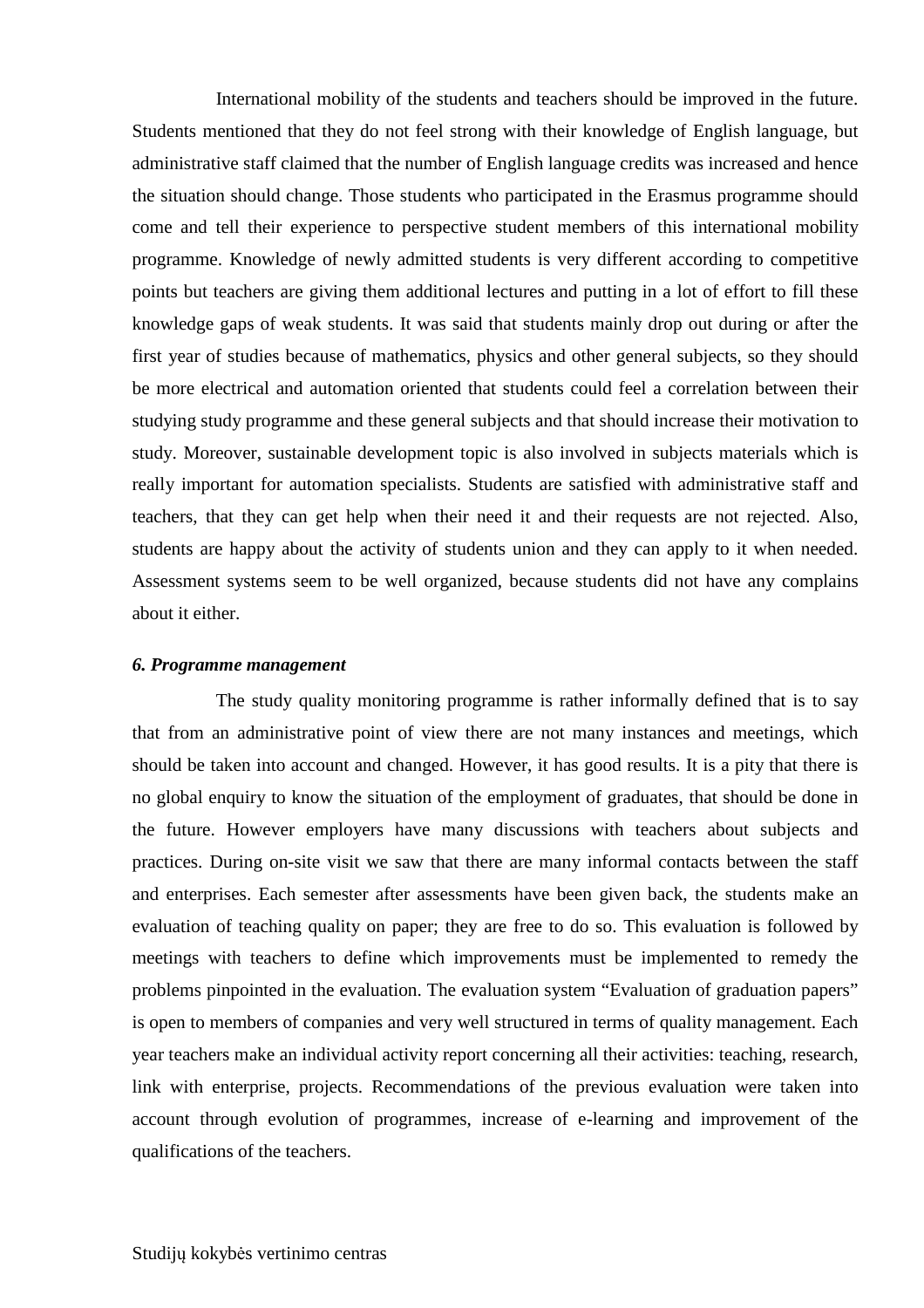## III. RECOMMENDATIONS

- 1. Improve formalism of quality assurance system
- 2. Make stronger efforts for mobility of student
- 3. Buy more devices for practical working places in physics laboratory
- 4. Try to recruit teachers of more different origins
- 5. Encourage teachers to work with industry
- 6. Try to specialize first year's general subjects towards engineering matters
- 7. Increase the level of redaction of final thesis
- 8. Increase practical works in this professional bachelor programme
- 9 Realize periodic enquiries to know where the alumni work, what is their job and how much they are paid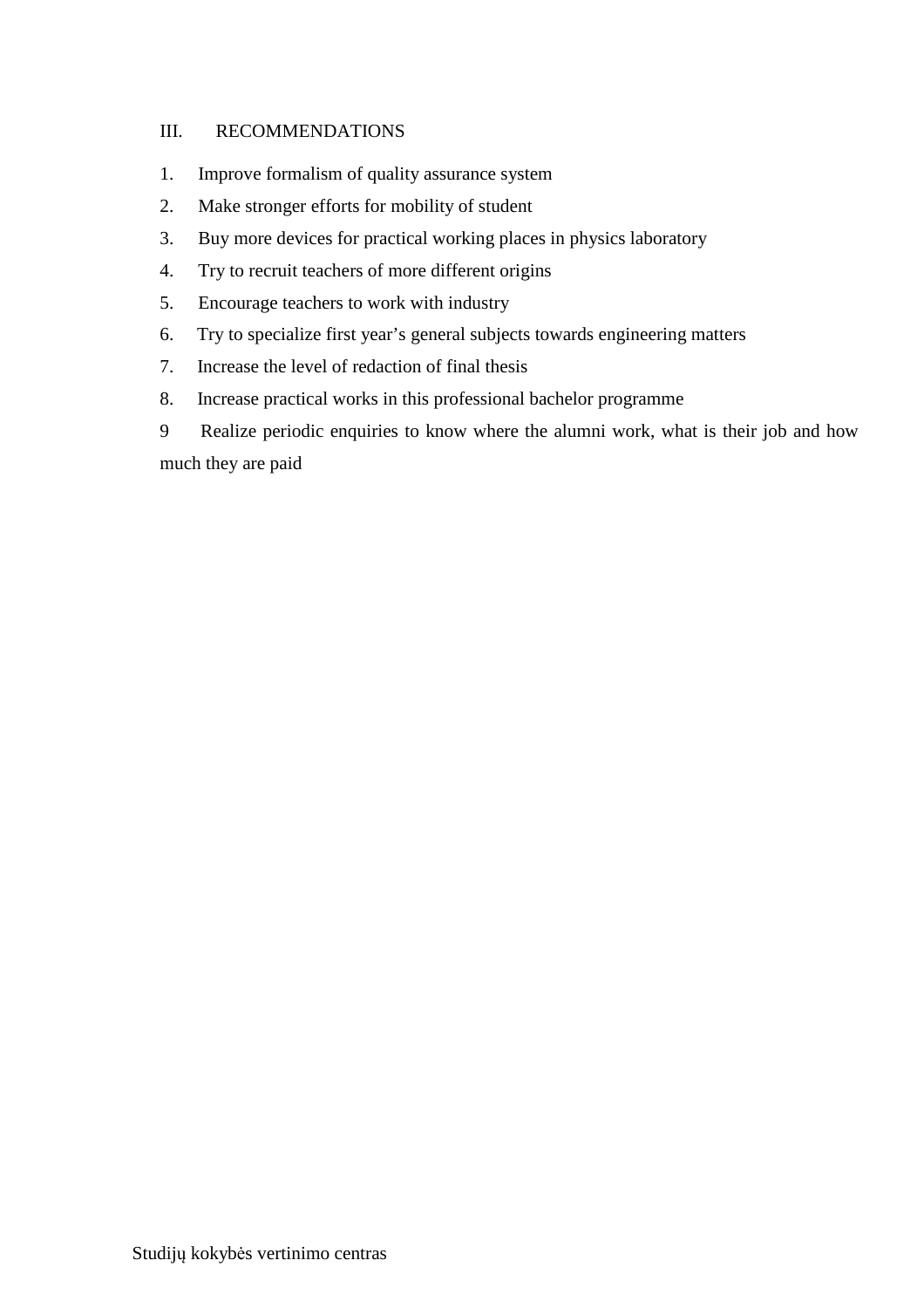#### IV. SUMMARY

The study program in automation engineering is a significant contribution to the growing need for practical engineers in the domains of industry and services. We observed that learning outcomes were actual and appropriate, and that in numeric technologies the study programme was particularly up-to-date. Aspects of sustainability, which are very important in this field of study, are covered in different lectures

Discussing with staff and students we understood that teachers were well motivated for education and adequately qualified for specialized courses. They offer individual teaching and tuition to weak students, we also noticed that there exist good relation between students and teachers The strong partnership with Kaunas University of Technology, brings opportunities to use modern devices to students, and for teachers to have common work or discussions with their colleagues of university. The laboratories are constantly under improvement (the actual physics laboratory is not adequate at all, but hopefully improvement will be realized in the new building).

The study quality monitoring programme is rather informally defined but has good results and students, graduates and employers are satisfied with this study programme First year topics are not sufficiently related to engineering problems and to future professional activities, improvement in this direction should go on. There is still also a lack of practical training and practical experience in this study programme, and this was pointed out by graduates and employers.

The teaching staff has only limited contact to industry as far as consulting activities are concerned, the contacts concern much more organization of practices. There is a great lack of internationalization of students and partially for teaching staff because the exchange programmes are not adequately used, the desire of all of them to go abroad should be developed. Also, the text quality of some final thesis is too low, it should be increased because engineers need to have good communication skills.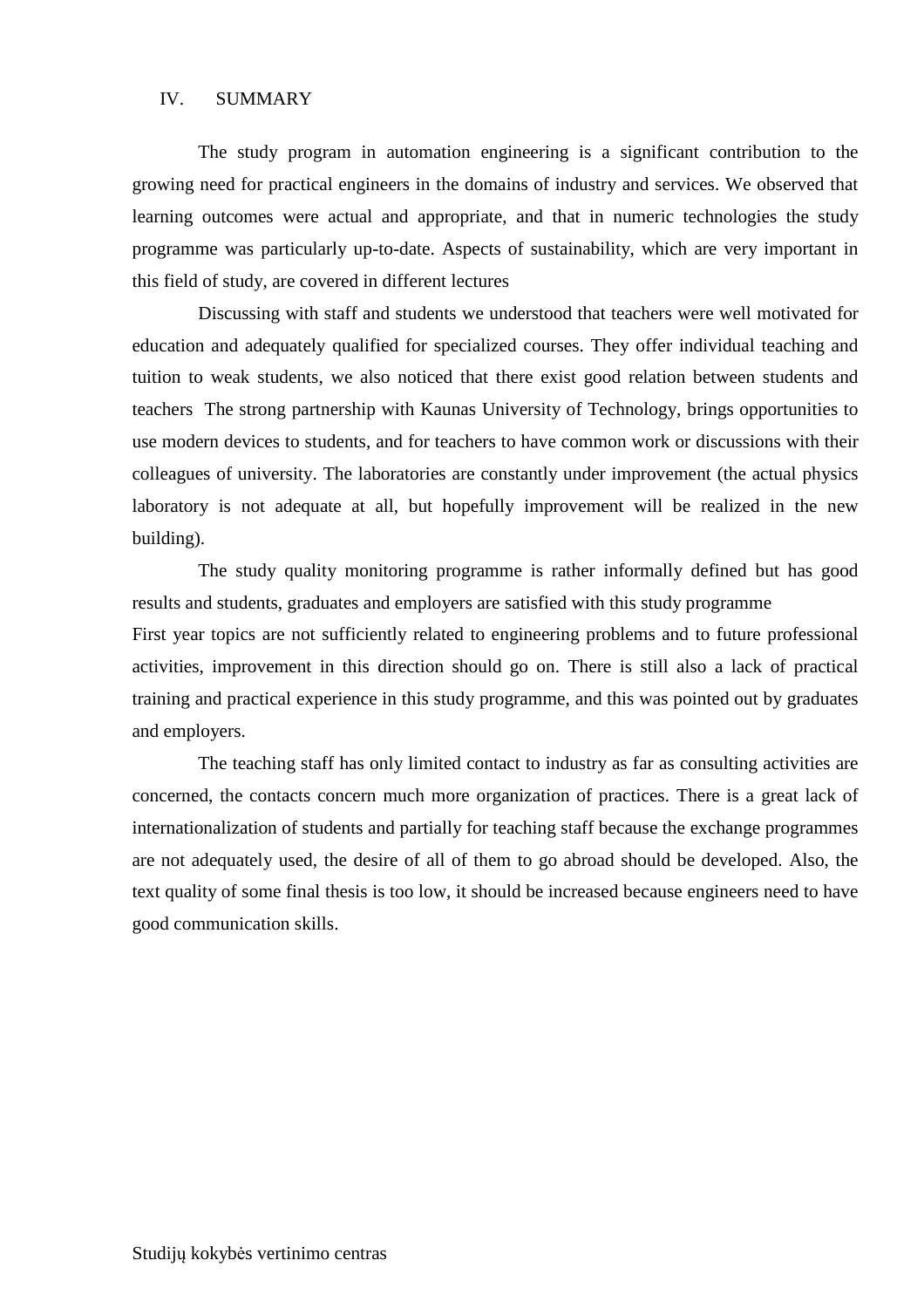## V. GENERAL ASSESSMENT

The study programme *Automatic control* (state code – 653H62007) of Kaunas College is given **positive** evaluation.

| No. | <b>Evaluation Area</b>                             | <b>Evaluation Area</b><br>in Points* |
|-----|----------------------------------------------------|--------------------------------------|
|     | Programme aims and learning outcomes               |                                      |
| 2.  | Curriculum design                                  |                                      |
| 3.  | Teaching staff                                     |                                      |
| 4.  | Facilities and learning resources                  |                                      |
| 5.  | Study process and students' performance assessment |                                      |
| 6.  | Programme management                               |                                      |
|     | <b>Total:</b>                                      | ГQ                                   |

*Study programme assessment in points by evaluation areas*.

\*1 (unsatisfactory) - there are essential shortcomings that must be eliminated;

2 (satisfactory) - meets the established minimum requirements, needs improvement;

3 (good) - the field develops systematically, has distinctive features;

4 (very good) - the field is exceptionally good.

Grupės vadovas: Team leader: Edmund Handschin

Grupės nariai:

Team members: Anne Marie Jolly Desodt

 Juozas Vaitkus Artūras Klementavičius Tautvydas Jančis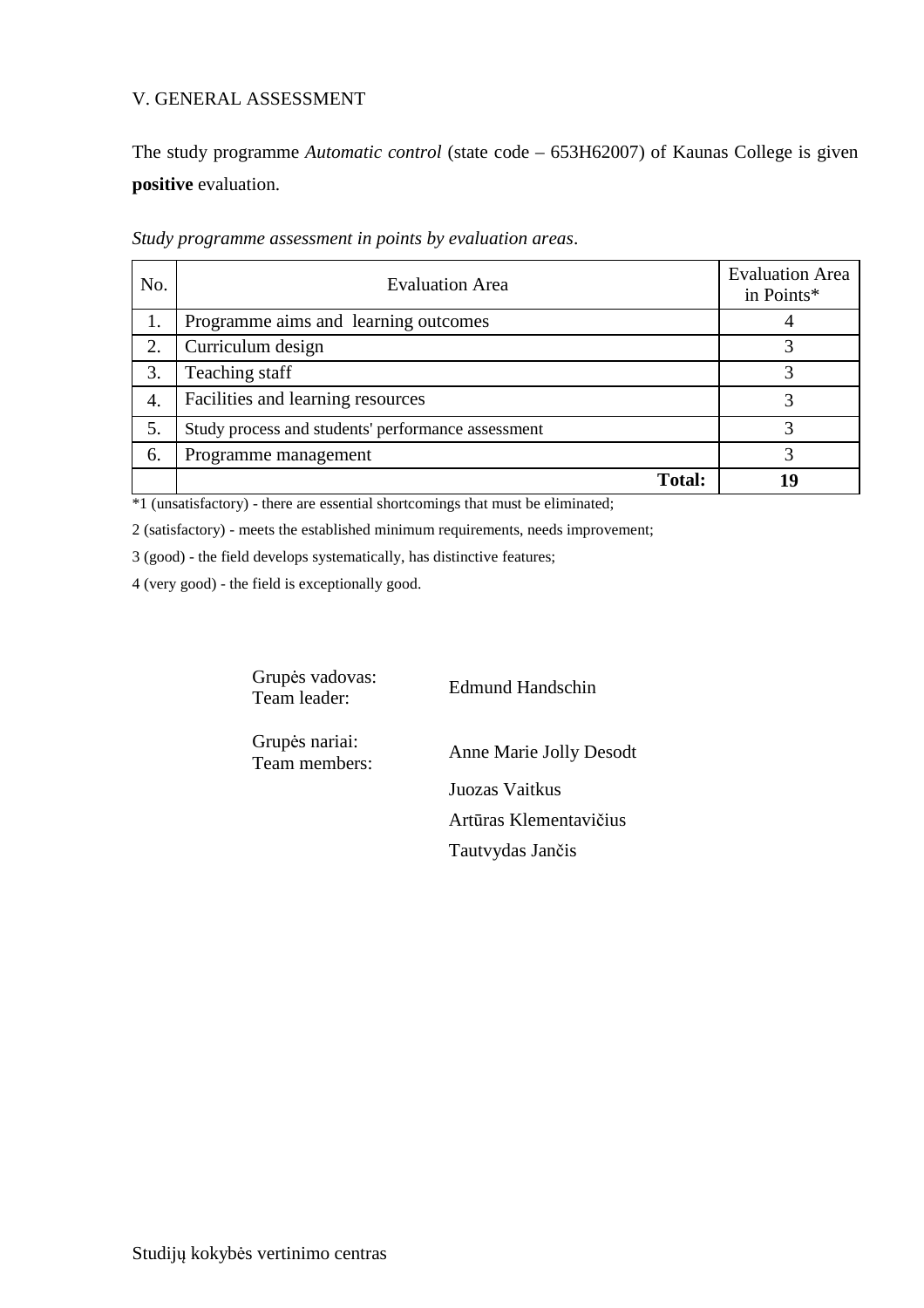**<...>** 

#### V. APIBENDRINAMASIS ĮVERTINIMAS

Kauno kolegijos studijų programa *Automatinis valdymas.* (valstybinis kodas – 653H62007) vertinama **teigiamai.**

| Eil. | Vertinimo sritis                                 | <b>Srities</b>          |
|------|--------------------------------------------------|-------------------------|
| Nr.  |                                                  | įvertinimas,<br>balais* |
| 1.   | Programos tikslai ir numatomi studijų rezultatai | $\overline{4}$          |
| 2.   | Programos sandara                                | 3                       |
| 3.   | Personalas                                       | 3                       |
| 4.   | Materialieji ištekliai                           | 3                       |
| 5.   | Studijų eiga ir jos vertinimas                   | 3                       |
| 6.   | Programos vadyba                                 | 3                       |
|      | Iš viso:                                         | 19                      |

\* 1 - Nepatenkinamai (yra esminių trūkumų, kuriuos būtina pašalinti)

2 - Patenkinamai (tenkina minimalius reikalavimus, reikia tobulinti)

3 - Gerai (sistemiškai plėtojama sritis, turi savitų bruožų)

4 - Labai gerai (sritis yra išskirtinė)

**<...>** 

### **IV. SANTRAUKA**

Automatinės inžinerijos studijų programa labai atsižvelgiama į didėjantį inžinierių praktikų poreikį pramonės ir paslaugų srityje. Matyti, kad studijų rezultatai aktualūs ir tinkami, taip pat, kad programa labai aktuali skaitmeninių technologijų atžvilgiu. Šiai studijų krypčiai labai svarbūs tvarios plėtros aspektai aptariami per įvairias paskaitas.

Kalbėdamiesi su darbuotojais ir studentais sužinojome, kad dėstytojai gerai motyvuoti dėstyti ir turi specializuotiems kursams tinkamą kvalifikaciją. Jie siūlo individualų mokymą silpniems studentams, taip pat pastebėjome gerus studentų ir dėstytojų santykius. Glaudžiai bendradarbiaujant su Kauno technologijos universitetu studentams suteikiama galimybė naudotis